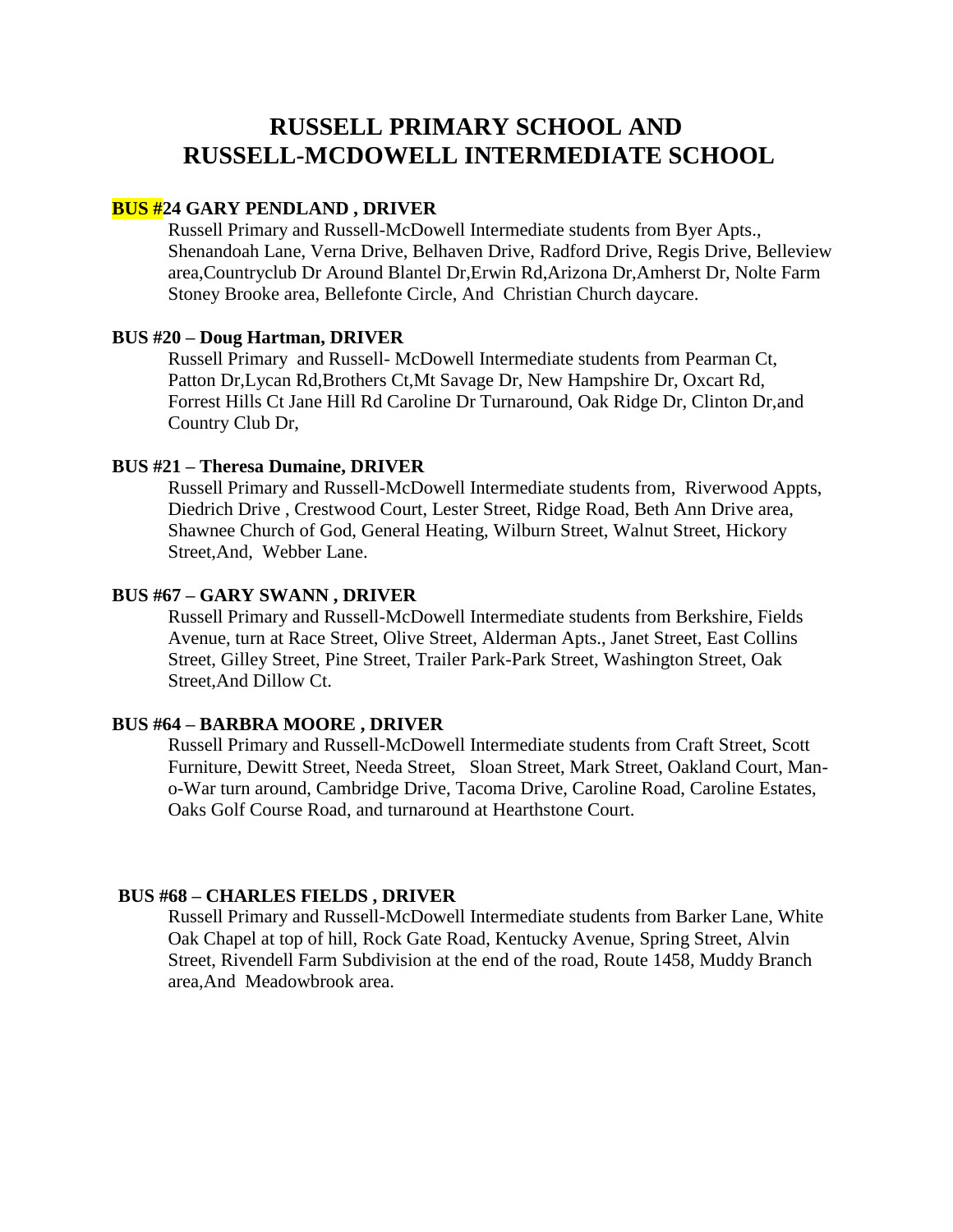# **RUSSELL PRIMARY SCHOOL AND RUSSELL-McDOWELL INTERMEDIATE SCHOOL**

## **BUS #23 – ROBERT LAND , DRIVER**

Russell Primary and Russell-McDowell Intermediate students from Kid's Country Daycare, Alton Street, Randall Street, North Street, Green Street, Turner Street, Crestview Drive, Patterson Street, Napier Street, Clark Street, and West Collins Street.

# **BUS #22 – RON SIMPSON , DRIVER**

Russell Primary and Russell-McDowell Intermediate students from Espy Lane, Hilltop Drive, Renee Street, Todd Street, Bellefonte Road, Birch Street, Taylor Street, Valley Drive, Camellia Drive, Greenbo Blvd. to Greenhills, Luci Mae Drive, and Greenhills Subdivision.

#### **BUS #25 – Robert Torgrimison , DRIVER**

Russell Primary and Russell-McDowell Intermediate students from Virginia St,Clay St, Mary Ellen Dr,Calliahan St,Jones St, Angela Sue Drive, Douglas Street, Hensley Hollow, Reed Street, with stops at New Haven Court, Trailer Park ,and Mayme Street.

#### **BUS #65 – PAULA JONES, DRIVER**

Russell Primary and Russell-McDowell Intermediate students from Robin Road, Terrace Ct, Pick up Both sides of Bear Run . U.S. 23 area at the car wash, Amanda Street, Clinton Street, Rail City Hardware, Boyd Street,And RiverView Area

# **BUS #63 – DARRYL JACKSON , DRIVER**

Russell Primary and Russell-McDowell Intermediate students from Thompson Road, Short White Oak Road, Harris Way, Tony Drive, Kenwood Hills area, White Oak Court, Kids World Daycare, and Castlewood Apts.

## **BUS #70 – PHILLIP CAMERON, DRIVER**

Russell Primary and Russell-McDowell Intermediate students from Highland Ave, Turley Avenue, Central Avenue, Meade Street, Fourth Street, bottom of Russell Heights at US 23,Kenwood Dr,Crestview Turnaround,Cardinal Rd,Kenwood Blv From Cardinal Rd To Spiderweb House, and Seaton Drive From Crestview To Powell Lane .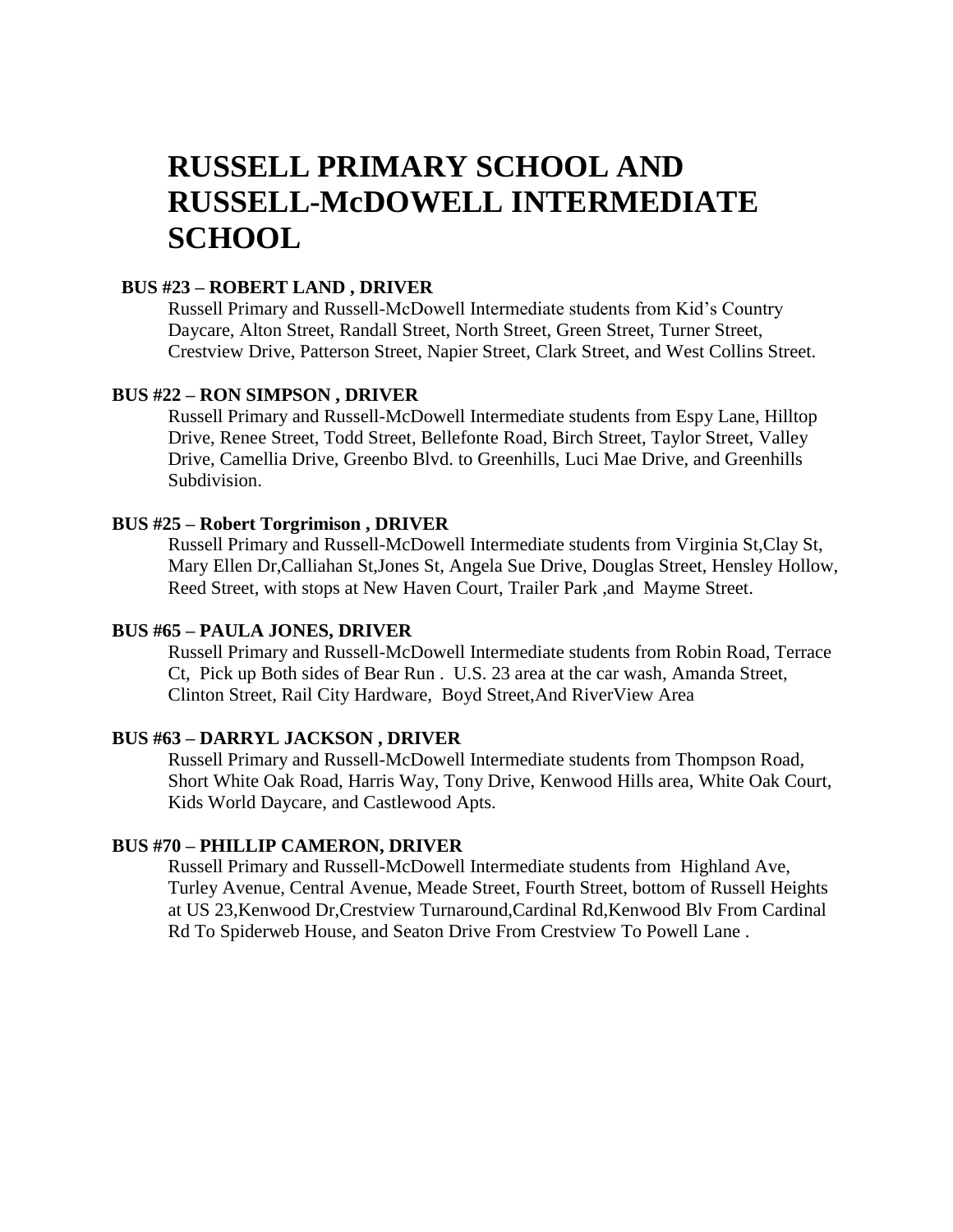# **RUSSELL HIGH SCHOOL AND RUSSELL MIDDLE SCHOOL**

# **BUS # 68 – CHARLES FIELDS , DRIVER**

Russell Middle and Russell High students from Indian Run Rd, England Lane, Rock Gate Rd, Muddy Branch Area, Route 1458, Rivendell Farm Subdivision, Meadowbrook area, Lawhorn area and Ridgewood Estates.

# **BUS # 24 –GARY PENDLAND, DRIVER**

Russell Middle and Russell High students from foot of Red Devil to the left, Byers Apts, Shenandoah Ln, Verna Dr, Belhaven Dr, Radford Dr, Regis Dr, Belleview AreaForrest Hills Ct ,Jane Hill Rd,Caroline Dr,Turnaround,Country Club Dr,Buena Vista Dr,Princess Dr, Oak Ridge Dr, Clinton Dr,Nolte Farm Turnaround, Christian Church Daycare,And Dowler St.

## **BUS # 63 – DARRYL JACKSON, DRIVER**

Russell Middle and Russell High students from Thompson Rd, Short White Oak Rd, Buena Vista Dr, Oxcart Rd, Mt Savage Dr, New Hampshire Dr, Lycan Rd, Patton Dr and Pearman Ct

### **BUS # 25 –Robert Torgrimison , DRIVER**

Russell Middle and Russell High students from Reed St, Short Hollow area, stops at Flatwoods City Building, Mayme St, Trailer, Park, New Haven Ct , Hensley Hollow, and Angela Sue Dr.

# **BUS # 23 – ROBERT LAND , DRIVER**

Russell Middle and Russell High students from Marsha Dr, Nolan Dr, Willard St, Dewitt St, Caroline Rd, Pennington Rd, Tacoma Dr, Oakland Ct, Mark St, Man-o-War Turn Around, Caroline Estates, Oaks Dr and Heathstone Ct turn around

### **BUS # 20 –Doug Hartman, DRIVER**

Russell Middle and Russell High students from Erwin Rd, Arizona Dr, Amherst Dr, Blantel Dr, Stoneybrooke Dr, Bellefonte Cir, Sunset Dr area, Laurel Ct, White Oak Ct, Castlewood Apts, Kenwood Hills, Meadowlark Rd, Pollitt Rd and Gesling Rd

# **BUS #67– GARY SWANN, DRIVER**

Russell Middle and Russell High students from Russell Car Wash, 4<sup>th</sup> Street, Clinton St, Amanda St, Main St, Belfont St, Rail City Hardware, corner of Boyd St, US 23 and Russell Heights intersection.